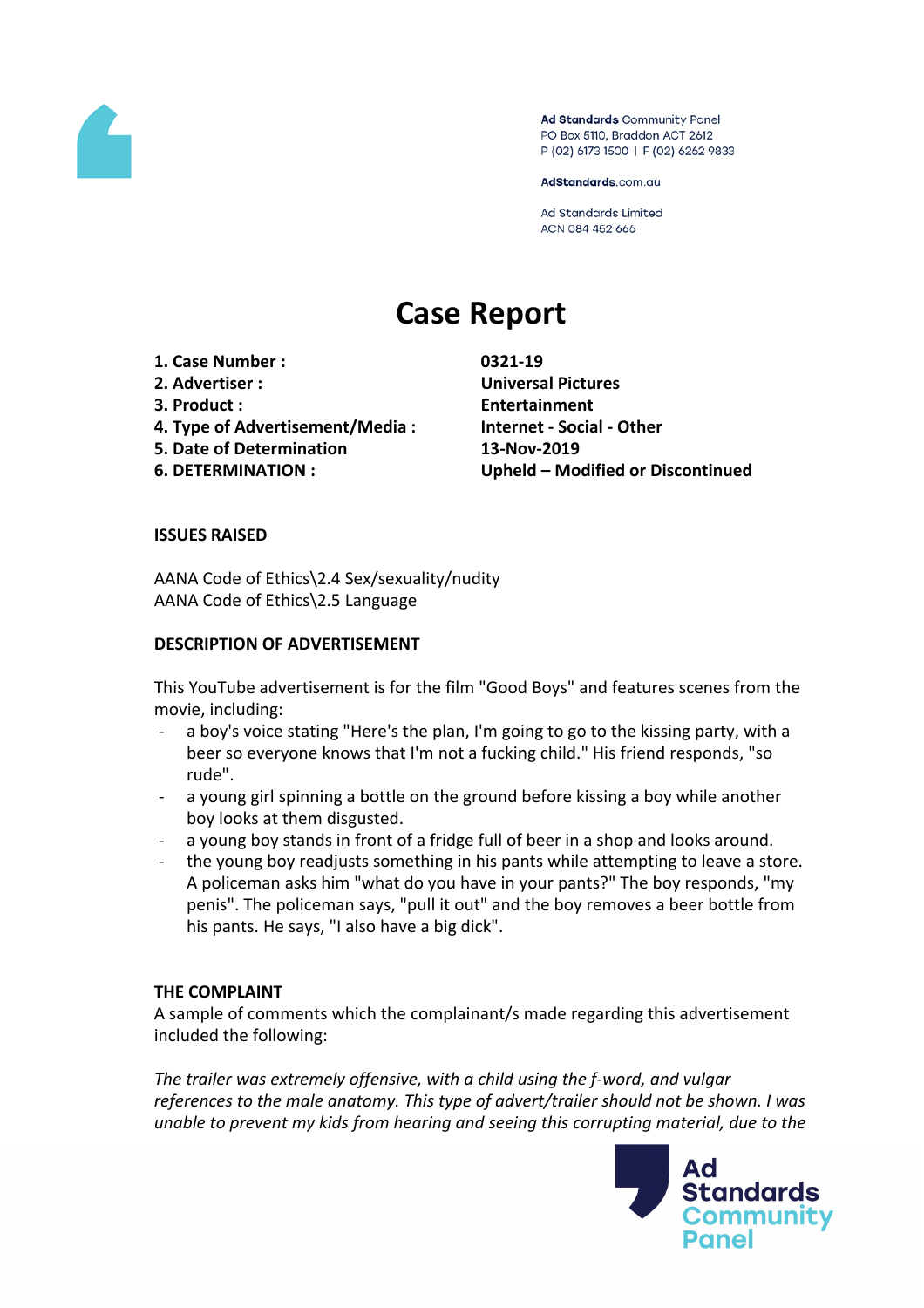

*lack of warning and short duration of the teaser trailer. We feel we could sue the advertiser for the psychological damage this has done to our children. This is very serious in deed, and we want definite action taken over this.*

### **THE ADVERTISER'S RESPONSE**

Comments which the advertiser made in response to the complainant/s regarding this advertisement include the following:

*The Ad Standards Community Panel (the Panel) considered whether this advertisement breaches Section 2 of the AANA Code of Ethics (the Code).*

*The Panel noted the complainant's concerns that: The advertisement features a child using the f-word Features vulgar references to the male anatomy The advertisement was played before a family orientated video*

*The Panel viewed the advertisement and noted the advertiser's response.*

*The Panel considered whether the advertisement was in breach of Section 2.4 of the Code. Section 2.4 of the Code states: "Advertising or Marketing Communications shall treat sex, sexuality and nudity with sensitivity to the relevant audience".*

*The Panel considered whether the advertisement contained sex. The Panel noted the dictionary definition of sex most relevant to this section of the Code of Ethics is 'sexual intercourse; sexually stimulating or suggestive behaviour.' (Macquarie Dictionary 2006).*

*The Panel noted the scene where the children are playing spin the bottle and a young girl and boy kiss, with saliva in a string between their mouths as they pull away. The Panel considered that the depiction of the kiss is in the context of a well-known game played a children's parties and the kiss is depicted in a gross way, with one young boy reacting with disgust. The Panel considered that the kiss was not sexually stimulating, or suggestive behaviour and that the advertisement did not contain sex.*

*The Panel considered whether the advertisement contained nudity and noted that the dictionary definition of nudity includes 'something nude or naked', and that nude and naked are defined to be 'unclothed' and includes something 'without clothing or covering'.*

*The Panel noted that all people depicted in the advertisement were fully clothed, and that the advertisement did not contain nudity.*

*The Panel considered whether the advertisement depicted sexuality. The Panel noted the definition of sexuality includes 'sexual character, the physical fact of being either male or female; the state or fact of being heterosexual, homosexual or bisexual; sexual*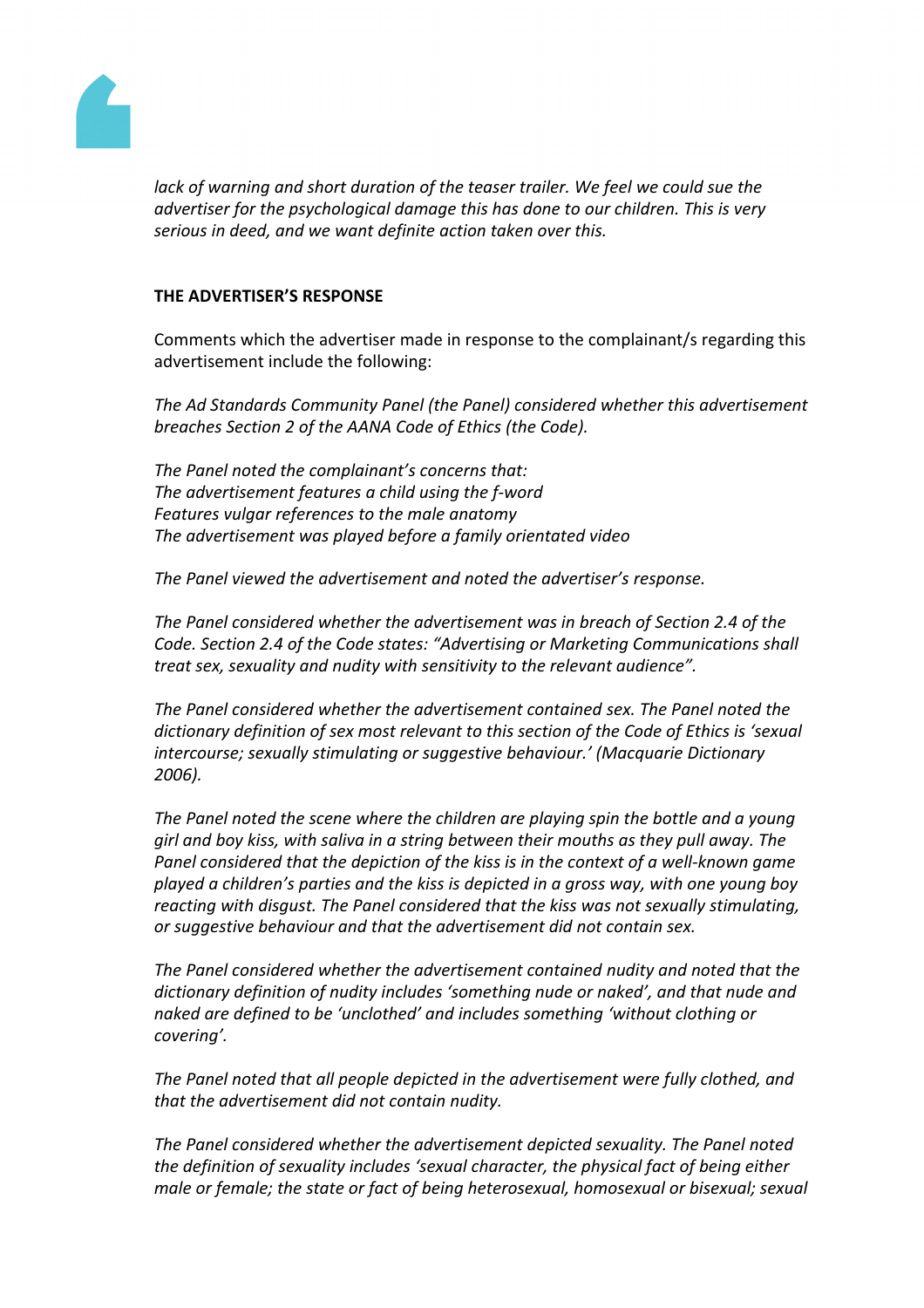

*preference or orientation; one's capacity to experience and express sexual desire; the recognition or emphasising of sexual matters.' The Panel noted that for the application of the term in the Code, the use of male or female actors in an advertisement is not of itself a depiction of sexuality.*

*The Panel noted that the young boy makes two comments about his penis, in relation to trying to steal a beer in his pants. The Panel considered that the young boy's reference to the size of his genitalia could be considered a depiction of sexuality.*

*The Panel also considered that the reference to a kissing party and the depiction of children playing the spin the bottle game and kissing could also be a depiction of sexuality, as although the actors are depicted as children – the theme of the movie and of these scenes is of preteens and teens discovering about sex and their own developing sexuality.*

*The Panel then considered whether the advertisement treated the issue of sexuality with sensitivity to the relevant audience.*

*The Panel considered the meaning of 'sensitive' and noted that the definition of sensitive in this context can be explained as indicating that 'if you are sensitive to other people's needs, problems, or feelings, you show understanding and awareness of them.' (https://www.collinsdictionary.com/dictionary/english/sensitive)*

*The Panel considered that the requirement to consider whether sexual suggestion is 'sensitive to the relevant audience' is a concept requiring them to consider who the relevant audience is and to have an understanding of how they might react to or feel about the advertisement – the concept of how subtle sexual suggestion is or might be is relevant to the Panel considering how children, and other sections of the community, might consider the advertisement.*

*The Panel noted the complainant's concern that the video played without the ability to skip before a family orientated video.*

*The Panel noted the advertiser's response that the advertisement was carefully targeted at younger audiences aged 13 to 25 with a male skew, and male Seth Rogan fans aged 25 to 34.*

*The Panel considered that advertisement content on YouTube is served on the basis of who is logged into the account, not the type of content being accessed. The Panel acknowledged that adults would sometimes be logged into their own accounts to allow children to watch videos, however considered that this scenario is outside of the advertiser's control. The Panel considered that the advertisers had taken the appropriate steps to ensure that the advertising material was targeted towards people over the age of 13.*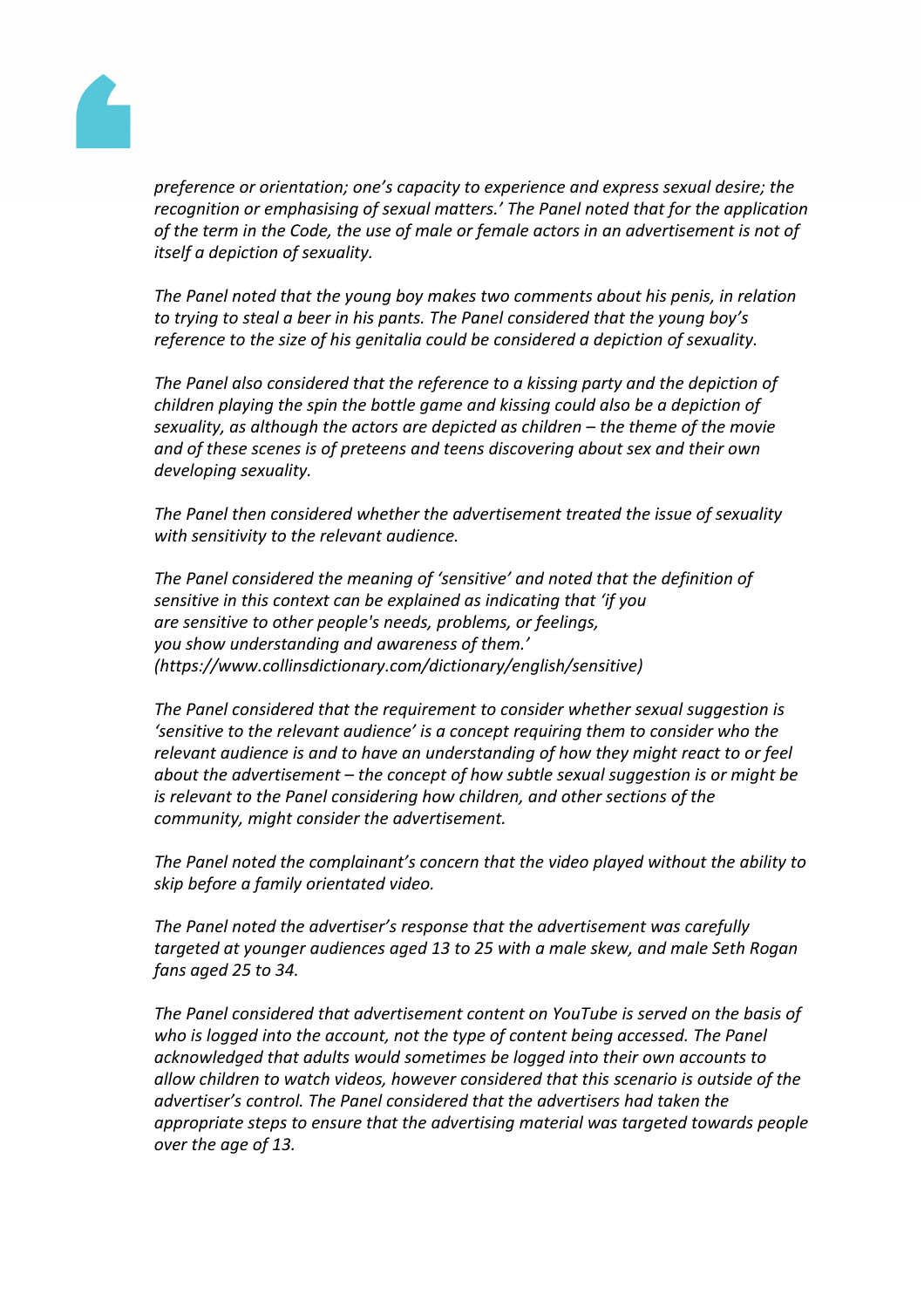

*The Panel noted that the Practice Note for the Code provides: "Models who appear to be minors should not be used in sexualised poses."*

*The Panel considered that the references to the boy's genitalia were made in the humorous context of a young boy trying to sound more grown up than he is. The Panel considered the adults react to the young boy's comments as though they are humorous and the boy is not sexualised or treated as a sexual being by the adults.*

*The Panel considered that the reference to the kissing party and the depiction of the two preteens kissing was in the context of a well-known coming-of-age movie theme, and was not a depiction which inappropriately sexualised the children.*

*The Panel considered that the sexual references and depictions in the advertisement were mild and would not be considered inappropriate by an audience of people over the age of 13.*

*The Panel considered that the advertisement did treat sex, sexuality and nudity with sensitivity to the relevant audience and did not breach Section 2.4 of the Code.*

*The Panel then considered whether the advertisement was in breach of Section 2.5 of the Code. Section 2.5 of the Code states: "Advertising or Marketing Communications shall only use language which is appropriate in the circumstances (including appropriate for the relevant audience and medium). Strong or obscene language shall be avoided".*

*The Panel noted the advertiser's response that it was justifiable for an advertisement for a film which featured sexual themes and language references to contain sexual themes and language.*

*The Panel noted that this YouTube advertisement was targeted at people over the age of 13, mostly males, who would be the target demographic for the movie.*

*The Panel noted the complainant's concern that the advertisement featured a child saying the 'f-word'.*

*The Panel noted the Practice Note for the Code provides that, "The "f" and "c" words are generally not permitted."*

*The Panel considered that the community generally has a higher level of concern about strong language when it is spoken by a child.*

*The Panel note that it had previously considered a complaint for a television advertisement featuring a young boy appearing to swear in case 0466-17. In this case:*

*"The Board considered that the depiction of a young boy appearing and sounding to utter a strong swear word, where the inclusion of a beep over his voice accentuates and increases the impact of the implied language is not appropriate in the context of*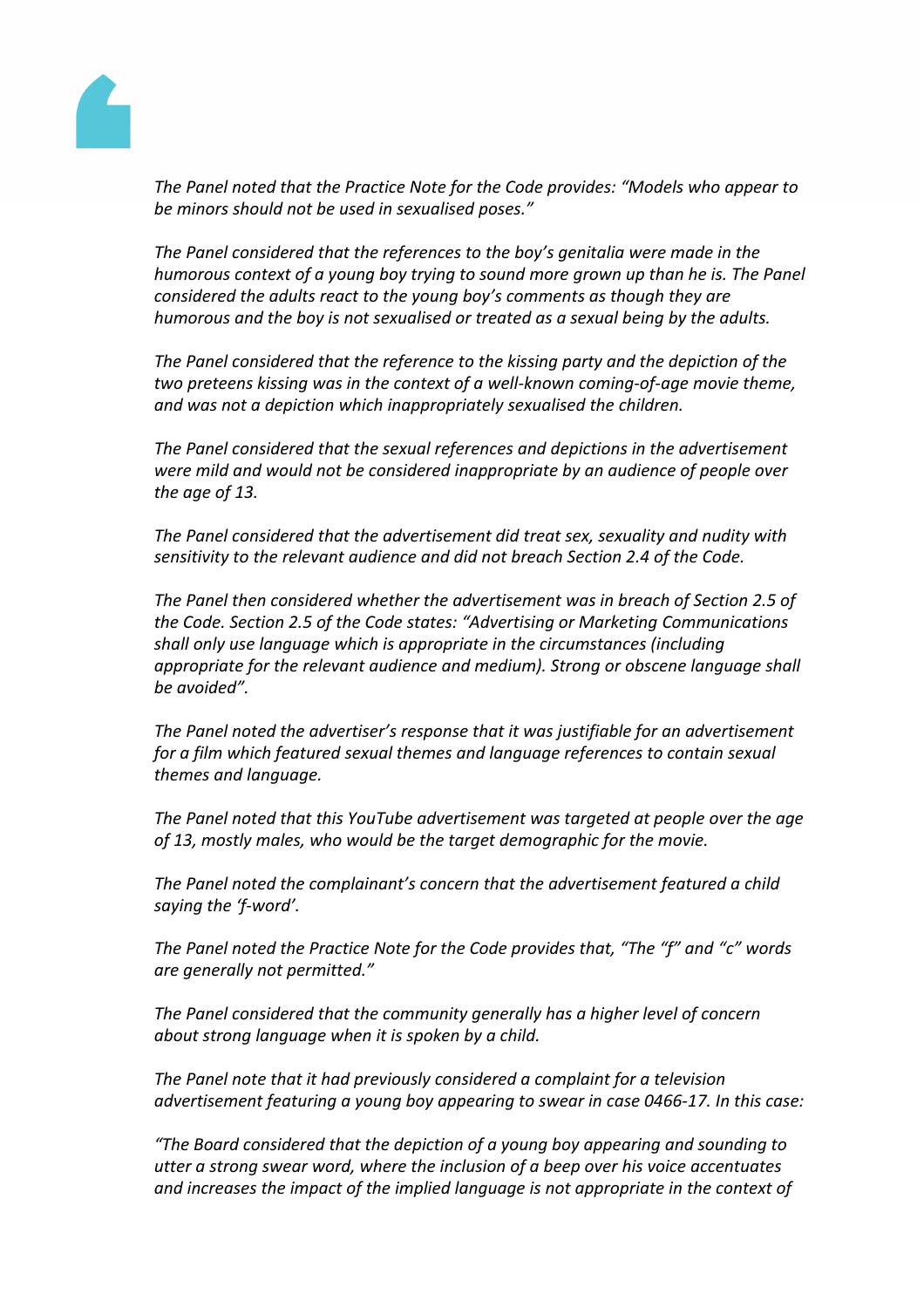

*promoting a food product. Consistent with its previous determinations in case 0423/17, 0013/11 and 0261/15, the Board considered that the advertisement's strong inference of a child saying strong language is inappropriate and determined that the advertisement did breach Section 2.5 of the Code."*

*A minority of the Panel considered that the child's language was in the context of the movie being promoted and that the language used would not be unfamiliar to or inappropriate for a YouTube audience of people aged 13 and over.*

*The majority of the Panel considered that many adults, would be uncomfortable hearing strong language by a child spoken in such an aggressive manner. The majority of the Panel considered that most members of the community would not expect to hear the word 'fucking' spoken by a child in an advertisement before a YouTube video, especially before videos which did not contain strong language.*

*The Panel considered that the advertisement did contain strong and obscene language and determined that the advertisement did breach Section 2.5 of the Code.*

*The Panel considered whether the advertisement was in breach of Section 2.6 of the Code. Section 2.6 of the Code states: "Advertising or Marketing Communications shall not depict material contrary to Prevailing Community Standards on health and safety".*

*The Panel noted that the young boy in the advertisement makes a comment that he wants to take a beer to a party so that people don't think he's a child, then attempts to steal a beer from a shop.*

*The Panel considered that the advertisement did not condone or encourage underage drinking, and depicted the consequences of the boys actions through the depiction of him getting caught.*

*The Panel considered that the advertisement did not depict material contrary to prevailing community standards on alcohol consumption and did not breach Section 2.6 of the Code.*

*Finding that the advertisement did breach Section 2.5 of the Code the Panel upheld the complaint.*

### **THE DETERMINATION**

The Ad Standards Community Panel (the Panel) considered whether this advertisement breaches Section 2 of the AANA Code of Ethics (the Code).

The Panel noted the complainant's concerns that:

- The advertisement features a child using the f-word
- Features vulgar references to the male anatomy
- The advertisement was played before a family orientated video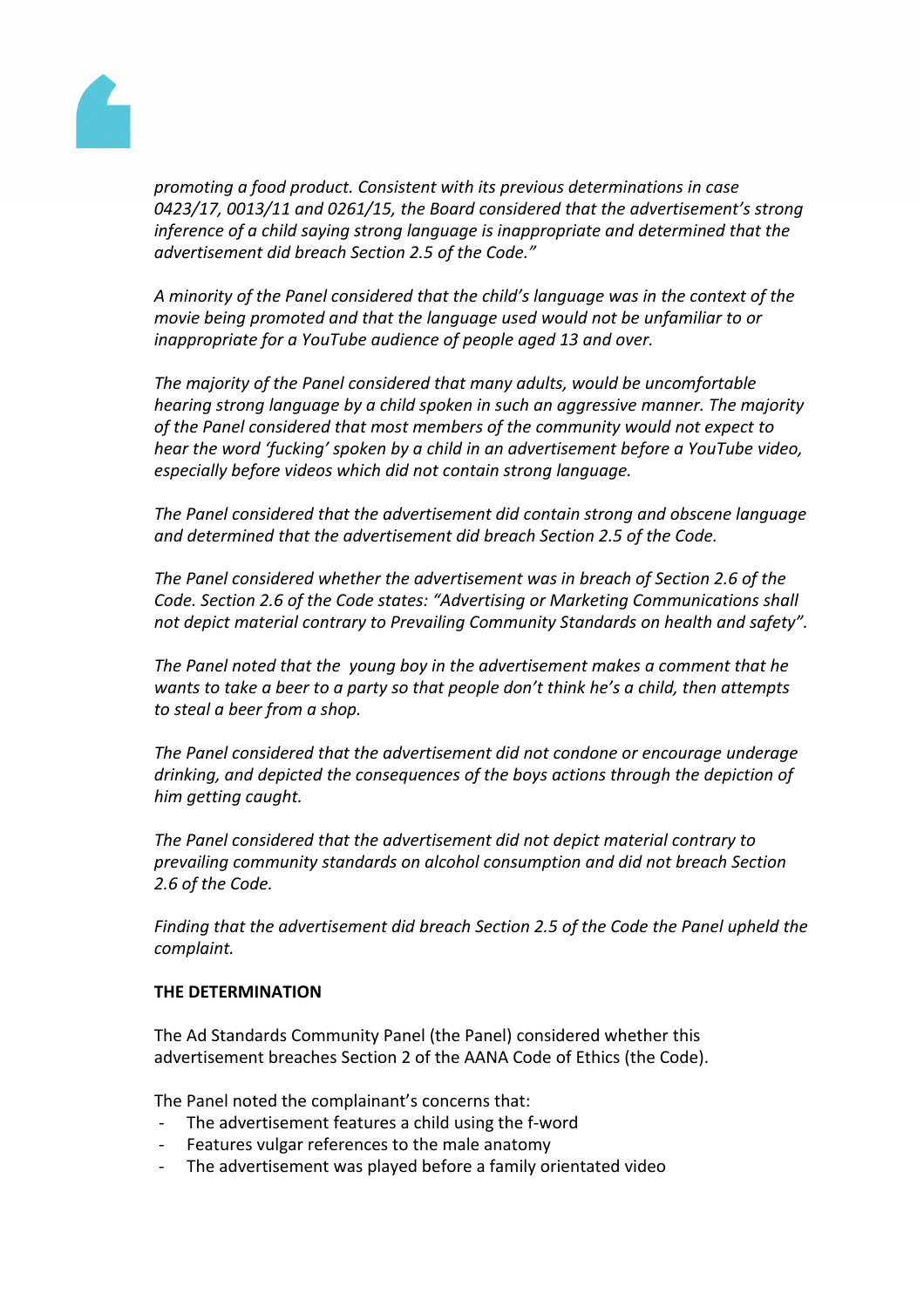

The Panel viewed the advertisement and noted the advertiser's response.

The Panel considered whether the advertisement was in breach of Section 2.4 of the Code. Section 2.4 of the Code states: "Advertising or Marketing Communications shall treat sex, sexuality and nudity with sensitivity to the relevant audience".

The Panel considered whether the advertisement contained sex. The Panel noted the dictionary definition of sex most relevant to this section of the Code of Ethics is 'sexual intercourse; sexually stimulating or suggestive behaviour.' (Macquarie Dictionary 2006).

The Panel noted the scene where the children are playing spin the bottle and a young girl and boy kiss, with saliva in a string between their mouths as they pull away. The Panel considered that the depiction of the kiss is in the context of a well-known game played a children's parties and the kiss is depicted in a gross way, with one young boy reacting with disgust. The Panel considered that the kiss was not sexually stimulating, or suggestive behaviour and that the advertisement did not contain sex.

The Panel considered whether the advertisement contained nudity and noted that the dictionary definition of nudity includes 'something nude or naked', and that nude and naked are defined to be 'unclothed' and includes something 'without clothing or covering'.

The Panel noted that all people depicted in the advertisement were fully clothed, and that the advertisement did not contain nudity.

The Panel considered whether the advertisement depicted sexuality. The Panel noted the definition of sexuality includes 'sexual character, the physical fact of being either male or female; the state or fact of being heterosexual, homosexual or bisexual; sexual preference or orientation; one's capacity to experience and express sexual desire; the recognition or emphasising of sexual matters.' The Panel noted that for the application of the term in the Code, the use of male or female actors in an advertisement is not of itself a depiction of sexuality.

The Panel noted that the young boy makes two comments about his penis, in relation to trying to steal a beer in his pants. The Panel considered that the young boy's reference to the size of his genitalia could be considered a depiction of sexuality.

The Panel also considered that the reference to a kissing party and the depiction of children playing the spin the bottle game and kissing could also be a depiction of sexuality, as although the actors are depicted as children – the theme of the movie and of these scenes is of preteens and teens discovering about sex and their own developing sexuality.

The Panel then considered whether the advertisement treated the issue of sexuality with sensitivity to the relevant audience.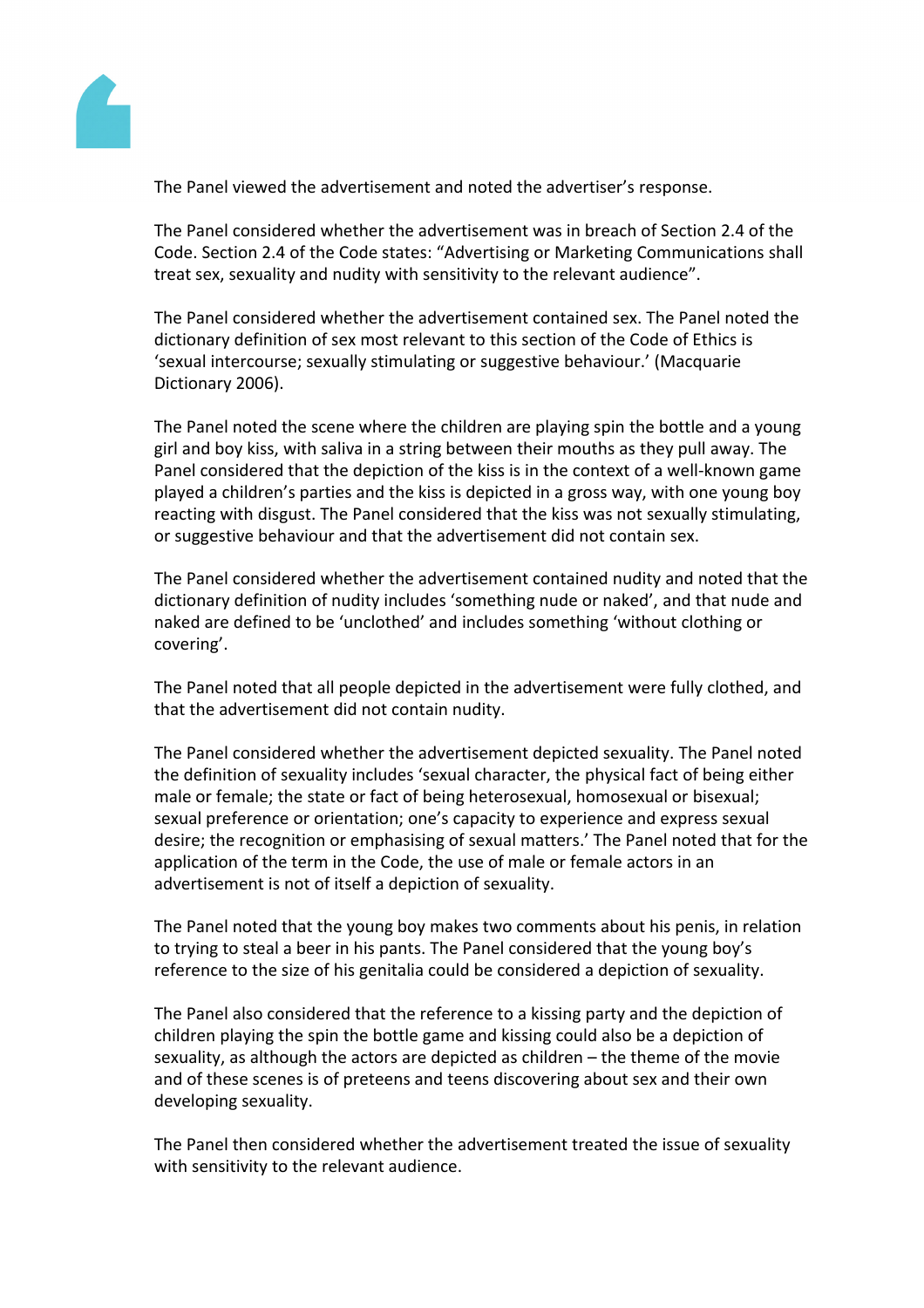

The Panel considered the meaning of 'sensitive' and noted that the definition of sensitive in this context can be explained as indicating that 'if you are sensitive to other people's needs, problems, or feelings, you show understanding and awareness of them.' (https://www.collinsdictionary.com/dictionary/english/sensitive)

The Panel considered that the requirement to consider whether sexual suggestion is 'sensitive to the relevant audience' is a concept requiring them to consider who the relevant audience is and to have an understanding of how they might react to or feel about the advertisement – the concept of how subtle sexual suggestion is or might be is relevant to the Panel considering how children, and other sections of the community, might consider the advertisement.

The Panel noted the complainant's concern that the video played without the ability to skip before a family orientated video.

The Panel noted the advertiser's response that the advertisement was carefully targeted at younger audiences aged 13 to 25 with a male skew, and male Seth Rogan fans aged 25 to 34.

The Panel considered that advertisement content on YouTube is served on the basis of who is logged into the account, not the type of content being accessed. The Panel acknowledged that adults would sometimes be logged into their own accounts to allow children to watch videos, however considered that this scenario is outside of the advertiser's control. The Panel considered that the advertisers had taken the appropriate steps to ensure that the advertising material was targeted towards people over the age of 13.

The Panel noted that the Practice Note for the Code provides: "Models who appear to be minors should not be used in sexualised poses."

The Panel considered that the references to the boy's genitalia were made in the humorous context of a young boy trying to sound more grown up than he is. The Panel considered the adults react to the young boy's comments as though they are humorous and the boy is not sexualised or treated as a sexual being by the adults.

The Panel considered that the reference to the kissing party and the depiction of the two preteens kissing was in the context of a well-known coming-of-age movie theme, and was not a depiction which inappropriately sexualised the children.

The Panel considered that the sexual references and depictions in the advertisement were mild and would not be considered inappropriate by an audience of people over the age of 13.

The Panel considered that the advertisement did treat sex, sexuality and nudity with sensitivity to the relevant audience and did not breach Section 2.4 of the Code.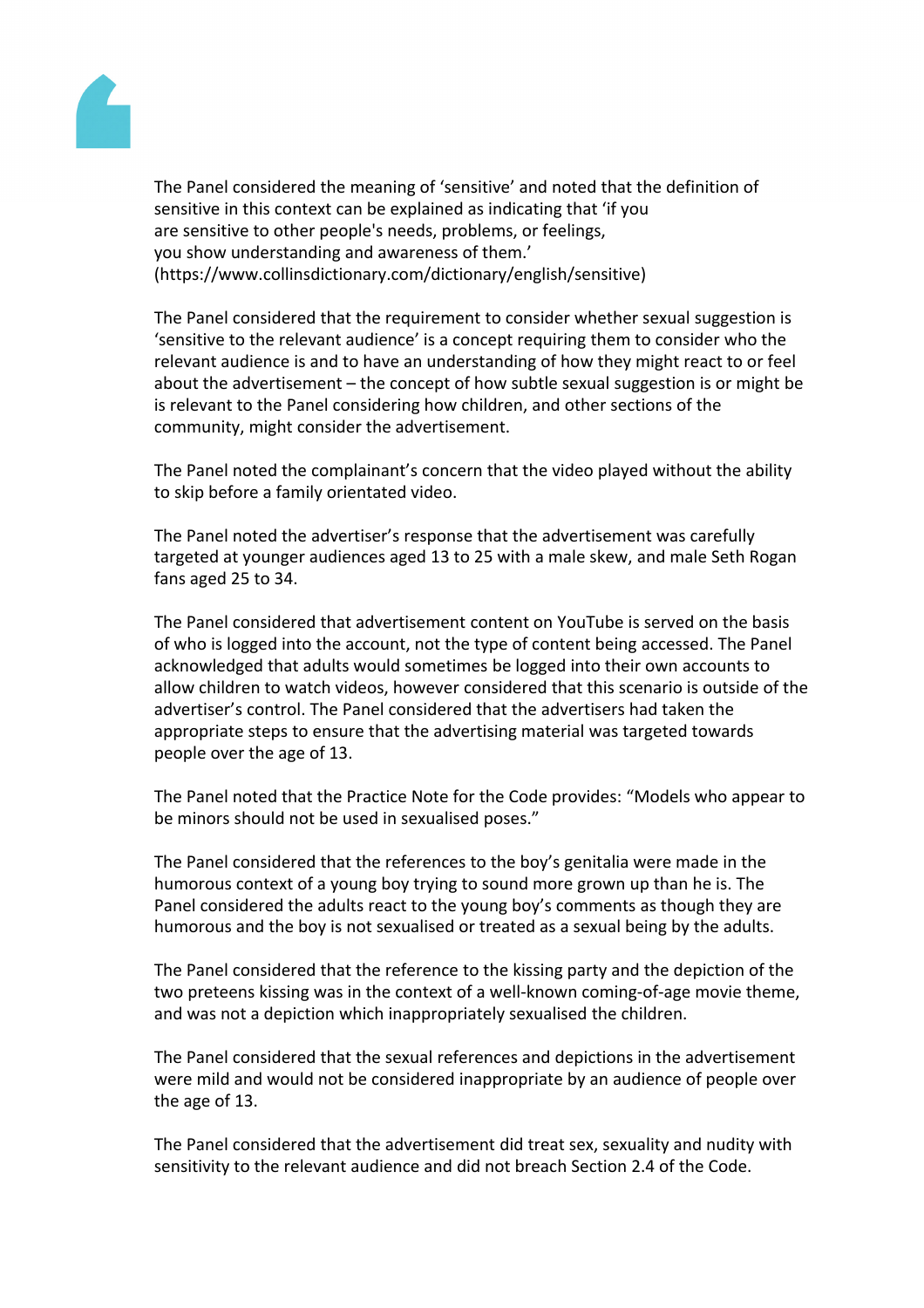

The Panel then considered whether the advertisement was in breach of Section 2.5 of the Code. Section 2.5 of the Code states: "Advertising or Marketing Communications shall only use language which is appropriate in the circumstances (including appropriate for the relevant audience and medium). Strong or obscene language shall be avoided".

The Panel noted the advertiser's response that it was justifiable for an advertisement for a film which featured sexual themes and language references to contain sexual themes and language.

The Panel noted that this YouTube advertisement was targeted at people over the age of 13, mostly males, who would be the target demographic for the movie.

The Panel noted the complainant's concern that the advertisement featured a child saying the 'f-word'.

The Panel noted the Practice Note for the Code provides that, "The "f" and "c" words are generally not permitted."

The Panel considered that the community generally has a higher level of concern about strong language when it is spoken by a child.

The Panel note that it had previously considered a complaint for a television advertisement featuring a young boy appearing to swear in case 0466-17. In this case:

*"The Board considered that the depiction of a young boy appearing and sounding to utter a strong swear word, where the inclusion of a beep over his voice accentuates and increases the impact of the implied language is not appropriate in the context of promoting a food product. Consistent with its previous determinations in case 0423/17, 0013/11 and 0261/15, the Board considered that the advertisement's strong inference of a child saying strong language is inappropriate and determined that the advertisement did breach Section 2.5 of the Code."*

A minority of the Panel considered that the child's language was in the context of the movie being promoted and that the language used would not be unfamiliar to or inappropriate for a YouTube audience of people aged 13 and over.

The majority of the Panel considered that many adults, would be uncomfortable hearing strong language by a child spoken in such an aggressive manner. The majority of the Panel considered that most members of the community would not expect to hear the word 'fucking' spoken by a child in an advertisement before a YouTube video, especially before videos which did not contain strong language.

The Panel considered that the advertisement did contain strong and obscene language and determined that the advertisement did breach Section 2.5 of the Code.